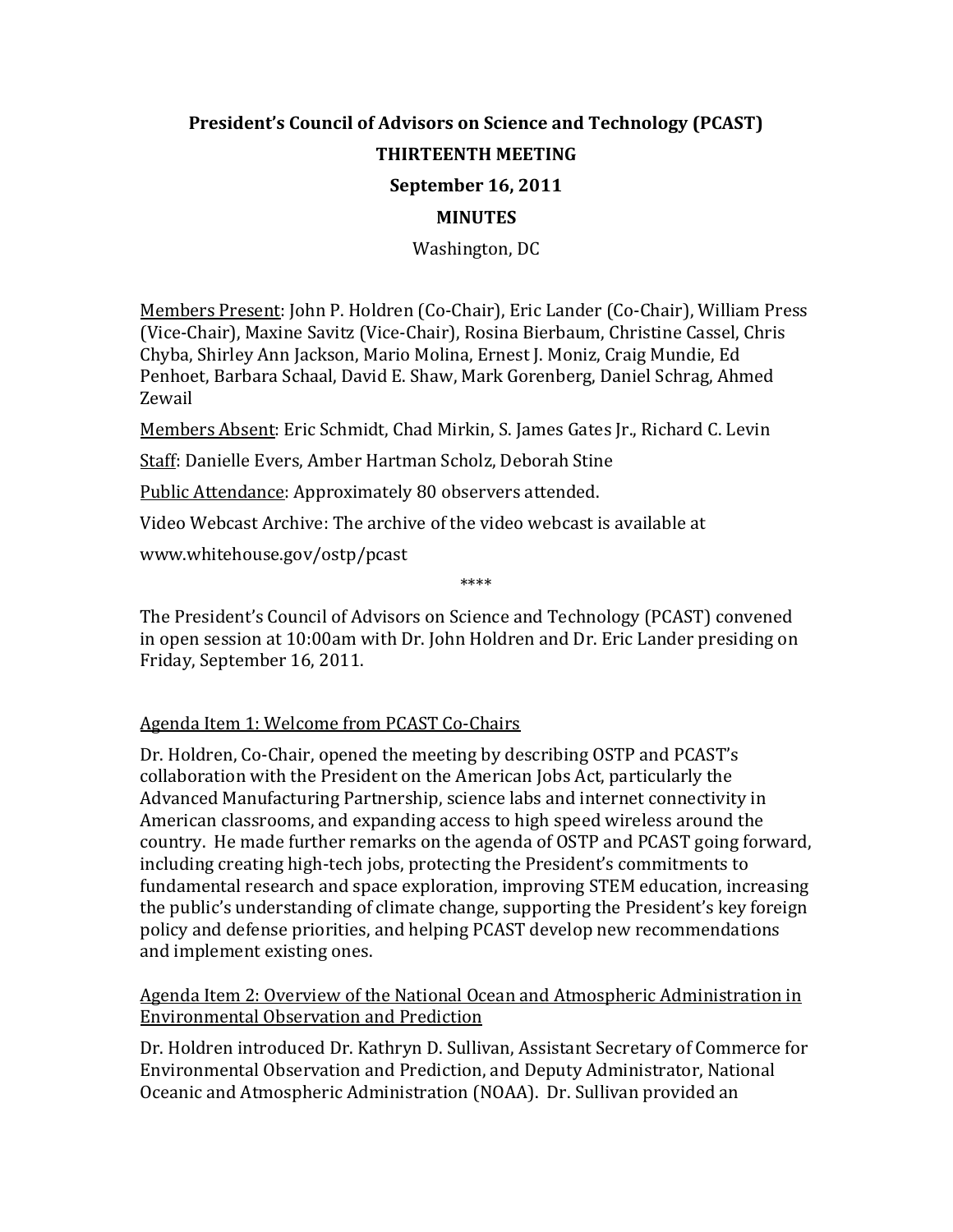overview of NOAA's mission and function, and examples of NOAA's work, such as tracking Hurricane Irene and the multiple snowstorms during the winter in 2010. Dr. Sullivan further identified challenges to NOAA's work, including the aging Earthobserving infrastructure, integrating NOAA's role in key national functions, and sustaining capacity for improvement in budget-cutting times.

After the conclusion of Dr. Sullivan's remarks, PCAST members asked questions regarding international collaborations with Europe and the World Meteorological Association, a sub-unit of the United Nations; the financial risks of losing continuity in polar satellite data; the supercomputing controversy; the importance of promoting environmental monitoring before a natural disaster; and the long-term issue of improving the climate-observing system.

\*\*\*\*

#### Agenda Item 2: Overview of the Million Veteran Program

Dr. Lander introduced Dr. Joel Kupersmith, Chief Research and Development Officer at the Veterans Health Administration, and Dr. Timothy O'Leary, Deputy Chief Research and Development Officer, Veterans Health Administration. Dr. Kupersmith explained the mission of the Million Veteran Program, which creates a genomic database with five to seven years of healthcare information on veterans. Dr. Kupersmith explained that this database would allow the VA to link genotypes to complex, adult diseases with strong environmental influences. Veterans would receive an invitation and respond, including providing their consent for health privacy issues. Dr. O'Leary added that they were enrolling 100 patients per day, and set forth some issues to consider going forward, including technical issues with specimen handling and analysis; balancing data sharing with privacy protection; how to return health-related results to participating veterans; and how health-care systems could handle a possible deluge of information.

PCAST members asked about ways of stratifying what the product was for veterans. \*\*\*\*

#### Agenda Item 3: Update on Implementation of PCAST Health Information Technology Report Recommendations

Dr. Holdren introduced Aneesh Chopra, Chief Technology Officer, Assistant to the President, and Associate Director for Technology in the White House Office of Science and Technology Policy; Farzad Mostashari, National Coordinator for Health Information Technology, Department of Health and Human Services; and David Wennergren, Assistant Deputy Chief Management Officer, Department of Defense.

Mr. Chopra began with an update on the President's strategy on health information technology and an update on actions taken in response to the PCAST report. He stated that \$20 billion or more was available in funding through the Center for Medicare and Medicaid Services, and that modernizing the health-care system is one of the key national priorities for the President.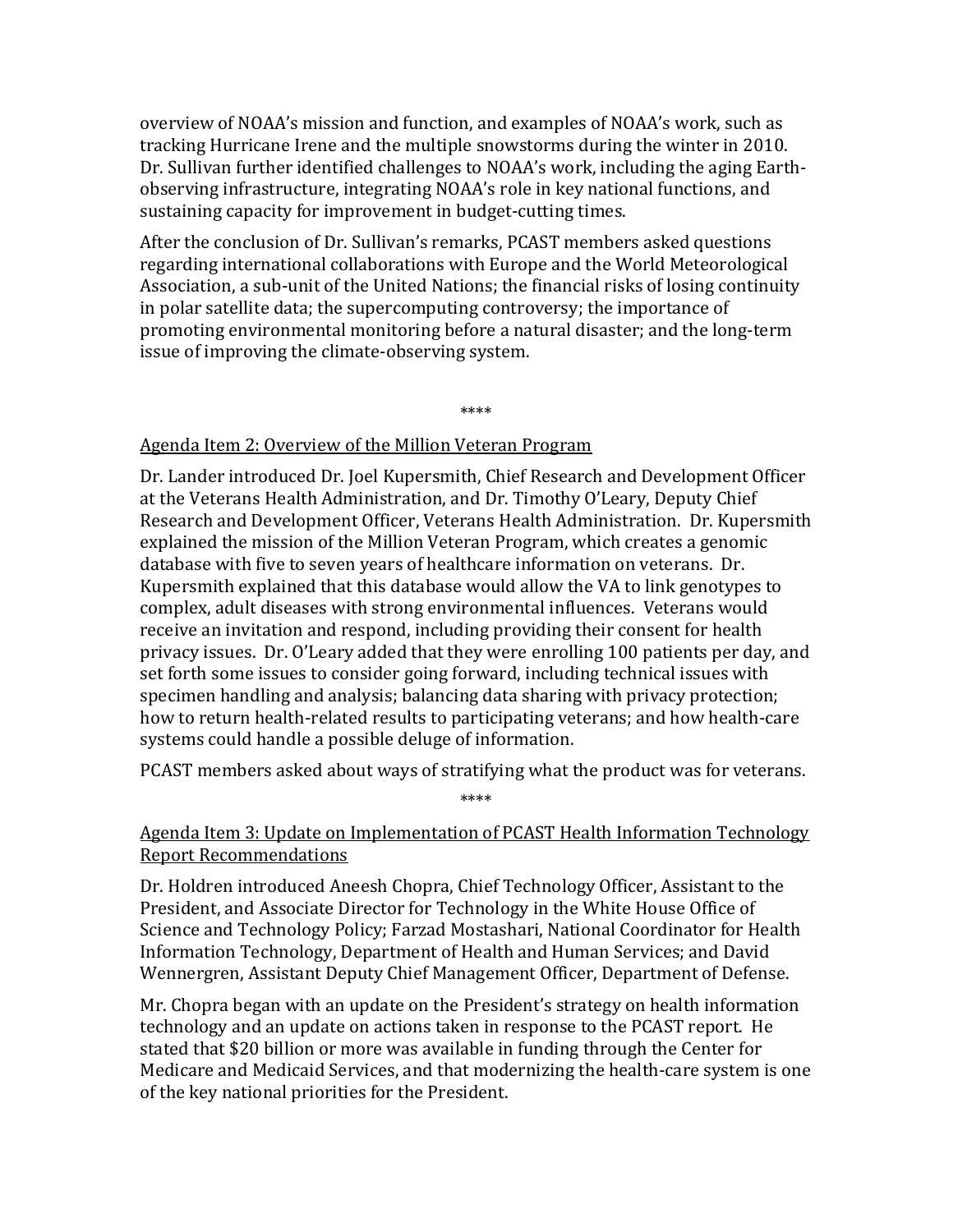Mr. Mostashari described the sweeping positive movement forward in the area of health information technology, including increases in the adoption of electronic health records, the establishment of systems to support electronic records, such as a large American Recovery and Reinvestment Act investment to establish 62 extension centers to support this work. He further stated that 90 percent of hospital Chief Information Officers say their top priority is to achieve electronic health records, and 10,000 providers a month are registering to participate with these technologies. He also described certain challenges and recommendations going forward, including building the case for the initial investment, putting the patient first by adopting a patient-centered approach, and building interfaces so that patients can have more control over their own information. He also described Query Health, a public-private partnership to allow for population inquiries without centralizing the data.

Mr. Wennergren described the Department of Defense model for modernizing electronic health records, ensuring continuity of care for veterans. He explained that DOD has adopted a common data model and is working on adoption of national standards by the Veterans Administration, aligning the VA with DOD. He also noted some privacy concerns, including aggregation of data and network security.

Mr. Chopra concluded that as the health care system evolves to a payment model that values care quality and wellness, it is important that the patient-centered approach endure as they move to a model informed by PCAST's vision. This will include adopting more liberated data systems, publishing information that is legally allowed to be in the public sphere, and moving to a different payment model.

PCAST members asked about how to combine the DOD system with other federal systems, such as CMS, and the impact of Query Health on health care costs.

\*\*\*\*

#### Agenda Item 4: Public Comment

Dr. Bill Press moderated the public comment session. Two members of the public provided comments to PCAST in person: *Ward Cassels*, Professor, University of Texas; and *Jerome Dancis*, Associate Professor Emeritus of Mathematics, University of Maryland.

Additionally, numerous individuals provided written comments to PCAST, and three of these comments were read aloud by PCAST staff. All submitted comments are posted on the PCAST website.

\*\*\*\*

Dr. Holdren adjourned the meeting at approximately 3:30pm.